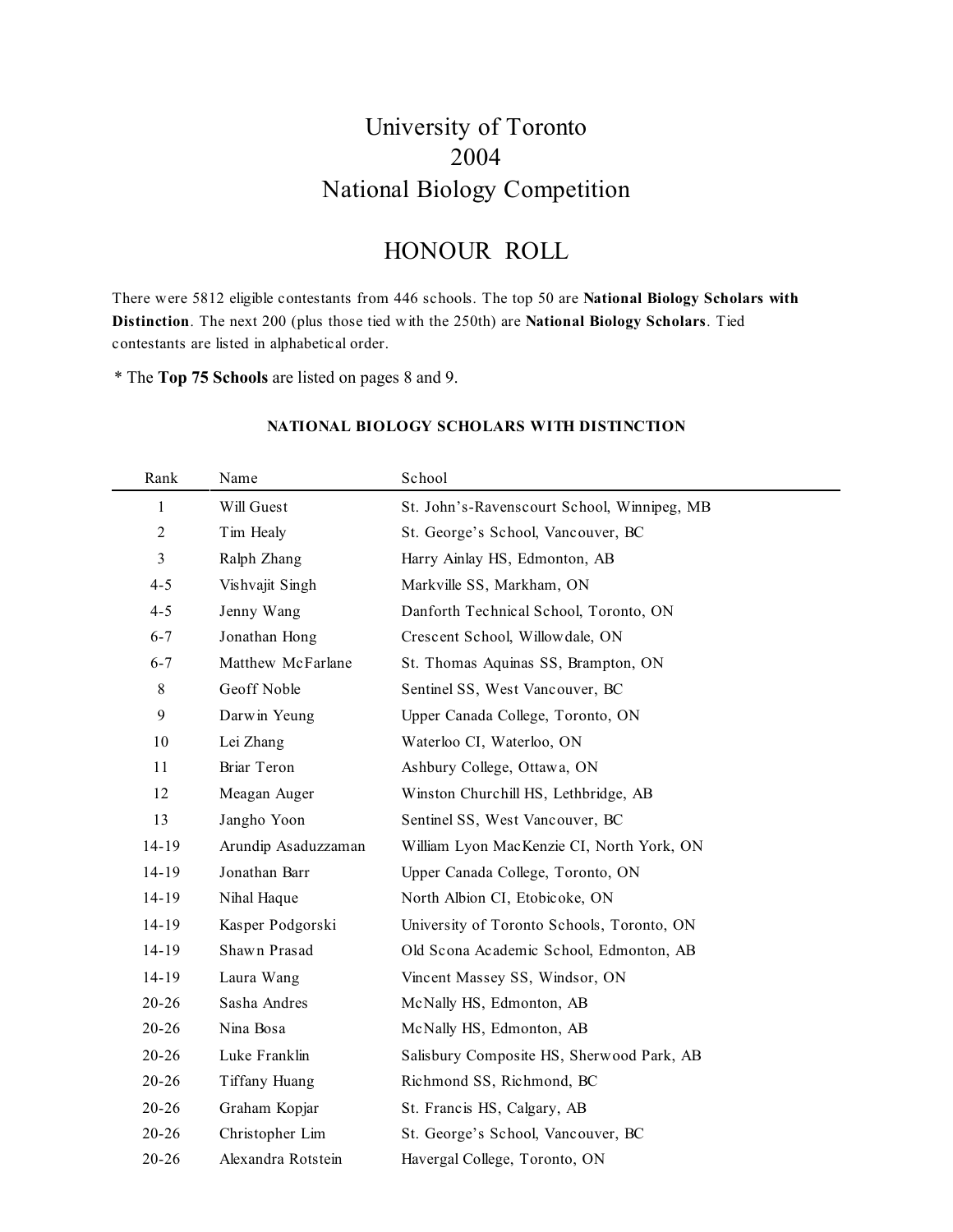| 27-28     | Pencilla Lang     | A. B. Lucas SS, London, ON                    |  |
|-----------|-------------------|-----------------------------------------------|--|
| 27-28     | Areiyu Zhang      | Lisgar CI, Ottawa, ON                         |  |
| 29        | Jamie Schafer     | Lindsay Turber Comprehensive HS, Red Deer, AB |  |
| $30 - 32$ | Jonathan Liu      | Crescent School, Willowdale, ON               |  |
| 30-32     | Jennifer Loo      | Appleby College, Oakville, ON                 |  |
| $30 - 32$ | Zheng Ping Zhu    | Lord Elgin HS, Burlington, ON                 |  |
| 33-37     | Jeffrey Anchan    | Western Canada HS, Calgary, AB                |  |
| $33 - 37$ | Chris Evans       | Strathcona Tweedsmuir School, Okotoks, AB     |  |
| $33 - 37$ | David Hancock     | St. George's School, Vancouver, BC            |  |
| $33 - 37$ | Ernest Hon        | Strathcona Tweedsmuir School, Okotoks, AB     |  |
| $33 - 37$ | Stephen Hsia      | St. George's School, Vancouver, BC            |  |
| 38-41     | Anthony Chiu      | University of Toronto Schools, Toronto, ON    |  |
| 38-41     | Alixandra Holtby  | Hammarskjold HS, Thunder Bay, ON              |  |
| 38-41     | Tomi Jun          | St. Andrew's College, Aurora, ON              |  |
| 38-41     | Sabira Suleman    | Salisbury Composite HS, Sherwood Park, AB     |  |
| $42 - 43$ | Philip Fernandes  | Harry Ainlay HS, Edmonton, AB                 |  |
| 42-43     | Mihan Han         | Richmond Hill HS, Richmond Hill, ON           |  |
| $44 - 50$ | Firas Abu Sneneh  | Merivale HS, Nepean, ON                       |  |
| 44-50     | Andrew Chung      | Vaughan SS, Thornhill, ON                     |  |
| $44 - 50$ | Lily Liu          | Winston Churchill HS, Lethbridge, AB          |  |
| $44 - 50$ | Jenna Rebelo      | St. Jean de Brebeuf Catholic SS, Hamilton, ON |  |
| 44-50     | Elizabeth Schibuk | Sentinel SS, West Vancouver, BC               |  |
| $44 - 50$ | David Shih        | Glenforest SS, Mississauga, ON                |  |
| 44-50     | Alan Vanderkooy   | St. Benedict Catholic SS, Sudbury, ON         |  |

### **NATIONAL BIOLOGY SCHOLARS**

| Rank      | Name             | School                                           |
|-----------|------------------|--------------------------------------------------|
| $51 - 54$ | Junie Koay       | Jerudong International School, Brunei Darussalam |
| 51-54     | Chenyao Liang    | Albert Campbell CI, Scarborough, ON              |
| 51-54     | Paul Skoufranis  | Thornhill SS, Thornhill, ON                      |
| 51-54     | Frank Wang       | Vincent Massey SS, Windsor, ON                   |
| 55-56     | Jesse Heyland    | Frontenac SS, Kingston, ON                       |
| 55-56     | Dan Shilensky    | William Lyon MacKenzie CI, North York, ON        |
| 57-61     | Faraz Ahmadpour  | Fort Erie SS, Fort Erie, ON                      |
| 57-61     | Basil Al Sabeq   | The York School, Toronto, ON                     |
| 57-61     | Matthew Burke    | Crescent School, Willow dale, ON                 |
| 57-61     | Patrick King     | St. Francis HS, Calgary, AB                      |
| 57-61     | Aaron Tang       | Erindale SS, Mississauga, ON                     |
| $62 - 67$ | Saleem Al-Nuaimi | Harry Ainlay HS, Edmonton, AB                    |
| $62 - 67$ | Mina Chan        | Stephen Leacock CI, Scarborough, ON              |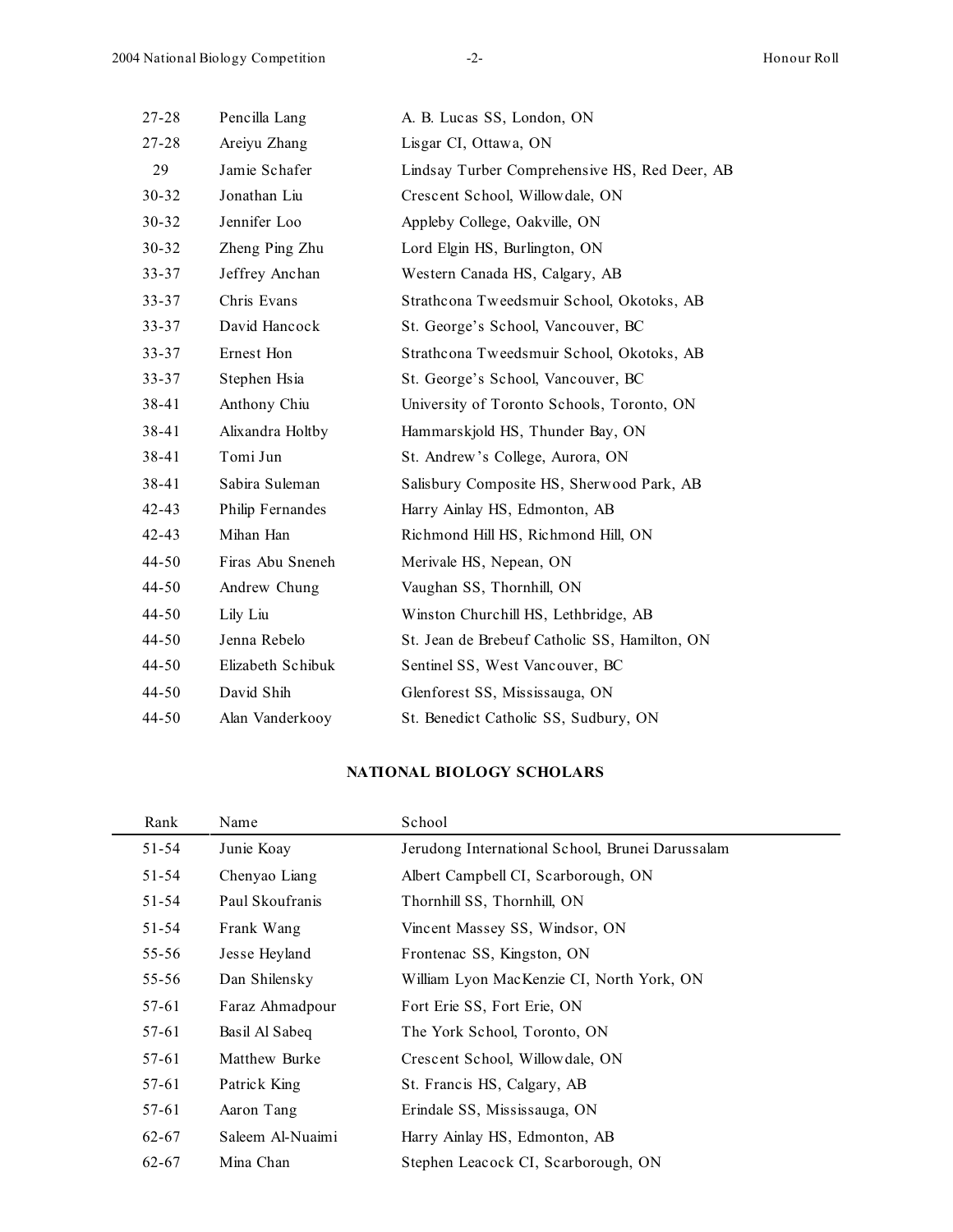| $62 - 67$ | Ryan Sherrard       | Kennebecasis Valley HS, Quispamsis, NB                    |
|-----------|---------------------|-----------------------------------------------------------|
| $62 - 67$ | Matt Waters         | Strake Jesuit College Preparatory Academy, Houston, Texas |
| $62 - 67$ | Henry Wood          | Jerudong International School, Brunei Darussalam          |
| 62-67     | Hanfei Zhang        | A. Y. Jackson SS, North York, ON                          |
| 68-77     | Hussein Butt        | Brebeuf HS, North York, ON                                |
| 68-77     | Cicerone Cojocaru   | Old Scona Academic School, Edmonton, AB                   |
| 68-77     | James Cotton        | Western Canada HS, Calgary, AB                            |
| 68-77     | Ruo Mu Guo          | University of Toronto Schools, Toronto, ON                |
| 68-77     | Scott McCoach       | Port Moody SS, Port Moody, BC                             |
| 68-77     | Jordan Myslik       | Loellen Park SS, Sudbury, ON                              |
| 68-77     | David Phillips      | Crescent School, Willowdale, ON                           |
| 68-77     | Colleen Rempel      | Fort Richmond Collegiate, Winnipeg, MB                    |
| 68-77     | Pierre Robichaud    | St. John HS, St. John, NB                                 |
| 68-77     | Michael Stefanyshyn | Rutland Senior SS, Kelowna, BC                            |
| 78-84     | Carson Grant        | Lindsay Turber Comprehensive HS, Red Deer, AB             |
| 78-84     | Koji Hao            | St. Michael's College School, Toronto, ON                 |
| 78-84     | Jeremy Kouwenhoven  | Rutland Senior SS, Kelowna, BC                            |
| 78-84     | Kok Diing Lam       | Jerudong International School, Brunei Darussalam          |
| 78-84     | Samual Lau          | Markville SS, Markham, ON                                 |
| 78-84     | David Walker        | Three Oaks Senior HS, Summerside, PE                      |
| 78-84     | Cici Zhu            | Lisgar CI, Ottawa, ON                                     |
| 85-91     | Kieran Bol          | Lisgar CI, Ottawa, ON                                     |
| 85-91     | Megan Chan          | Bell HS, Nepean, ON                                       |
| 85-91     | Kenny Chong         | Wexford CI, Scarborough, ON                               |
| 85-91     | Da Liu              | Westmount SS, Hamilton, ON                                |
| 85-91     | Lucy Predota        | St. Joseph SS, Mississauga, ON                            |
| 85-91     | Alan Yong           | Harry Ainlay HS, Edmonton, AB                             |
| 85-91     | Nina Zhang          | Colonel By SS, Gloucester, ON                             |
| 92-101    | Anthony Azar        | Walnut Grove SS, Langley, BC                              |
| 92-101    | Tyler Cooney        | Rutland Senior SS, Kelowna, BC                            |
| 92-101    | Sarah Darlington    | Bell HS, Nepean, ON                                       |
| 92-101    | Andrew Holt         | St. Matthew HS, Ottawa, ON                                |
| 92-101    | William Li          | Gordon Graydon Memorial SS, Mississauga, ON               |
| 92-101    | Steven McArthur     | Port Moody SS, Port Moody, BC                             |
| 92-101    | Alexander Rhodes    | Brentwood College School, Mill Bay, BC                    |
| 92-101    | Gordon Rumble       | University of Toronto Schools, Toronto, ON                |
| 92-101    | Chintan Shah        | Thornhill SS, Thornhill, ON                               |
| 92-101    | Ken Yeung           | Pickering HS, Ajax, ON                                    |
| 102-116   | Rasan Boksh         | Birchmount Park CI, Scarborough, ON                       |
| 102-116   | Julia Borns         | St. Michaels University School, Victoria, BC              |
| 102-116   | Yang Cao            | Martingrove CI, Etobicoke, ON                             |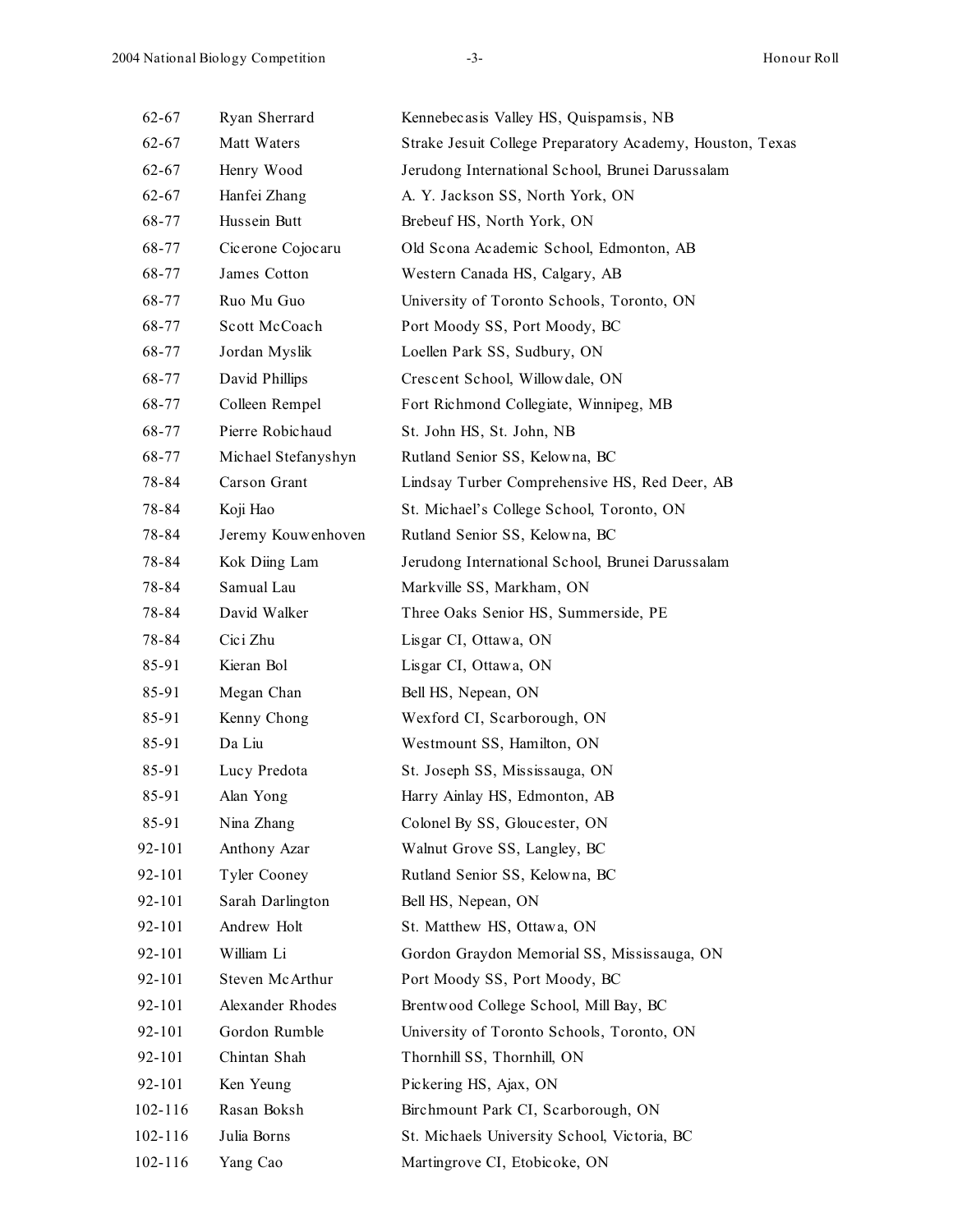| $102 - 116$ | Marley Chewter      | Westdale SS, Hamilton, ON                                 |
|-------------|---------------------|-----------------------------------------------------------|
| 102-116     | Daniel Chung        | Turner Fenton SS, Brampton, ON                            |
| $102 - 116$ | Fatima Ebrahim      | Strathcona Tweedsmuir School, Okotoks, AB                 |
| $102 - 116$ | Amaka Ann Eneh      | Holy Name of Mary Catholic HS, Mississauga, ON            |
| $102 - 116$ | Thomas Fung         | Burnaby North SS, Burnaby, BC                             |
| $102 - 116$ | Tim Hou             | Dover Bay SS, Nanaimo, BC                                 |
| $102 - 116$ | Albert Kim          | Dr. G. W. Williams SS, Aurora, ON                         |
| $102 - 116$ | Yukai Li            | Vincent Massey SS, Windsor, ON                            |
| 102-116     | Danny Luk           | Old Scona Academic School, Edmonton, AB                   |
| $102 - 116$ | Driton Nushaj       | White Oaks SS, Oakville, ON                               |
| $102 - 116$ | Haidee Wong         | Woburn CI, Scarborough, ON                                |
| $102 - 116$ | Ashley Yiu          | Thornlea SS, Thornhill, ON                                |
| 117-121     | Joey Bernhardt      | Sentinel SS, West Vancouver, BC                           |
| 117-121     | Otis Kryzanauskas   | Grey Highlands SS, Flesherton, ON                         |
| 117-121     | Stanley Lee         | St. George's School, Vancouver, BC                        |
| 117-121     | Jonathan Micieli    | St. Michael's College School, Toronto, ON                 |
| 117-121     | Hanson Quach        | Guelph C and VI, Guelph, ON                               |
| 122-132     | Li-Anne Chan        | Woburn CI, Scarborough, ON                                |
| 122-132     | Nicole De Silva     | Lisgar CI, Ottawa, ON                                     |
| 122-132     | Kathleen Foster     | Saunders SS, London, ON                                   |
| 122-132     | Caylee Britt Goshko | St. Michaels University School, Victoria, BC              |
| 122-132     | Mel Hainey          | Strake Jesuit College Preparatory Academy, Houston, Texas |
| 122-132     | Jenny Hsi           | Burnaby North SS, Burnaby, BC                             |
| 122-132     | Diana Kim           | St. Michaels University School, Victoria, BC              |
| 122-132     | Warren Shum         | Agincourt CI, Agincourt, ON                               |
| 122-132     | Kevin Sun           | A. Y. Jackson SS, North York, ON                          |
| 122-132     | Jing Zhang          | Brookfield HS, Ottawa, ON                                 |
| 122-132     | Betty Zou           | Prince of Wales Collegiate, St. John's, NF                |
| 133-147     | Fraser Adams        | Hillfield Strathallan College, Hamilton, ON               |
| 133-147     | Annie Deng          | St. Michaels University School, Victoria, BC              |
| 133-147     | Doug Drak           | Richmond Hill HS, Richmond Hill, ON                       |
| 133-147     | Chris Finlay        | Harry Ainlay HS, Edmonton, AB                             |
| 133-147     | Nicholas Hargrove   | St. Michaels University School, Victoria, BC              |
| 133-147     | Jon Paul Low        | St. George's School, Vancouver, BC                        |
| 133-147     | Craig McColgan      | Western Canada HS, Calgary, AB                            |
| 133-147     | Raghav Modh         | M. K. Secondary School, Ahmedabad, India                  |
| 133-147     | Heather Mosher      | William Aberhart HS, Calgary, AB                          |
| 133-147     | Aditya Natarajan    | William Lyon MacKenzie CI, North York, ON                 |
| 133-147     | Laura Nicholas      | Sir Frederick Banting SS, London, ON                      |
| 133-147     | Jamie Tung          | St. George's School, Vancouver, BC                        |
| 133-147     | Lisa Wagar          | Sinclair SS, Whitby, ON                                   |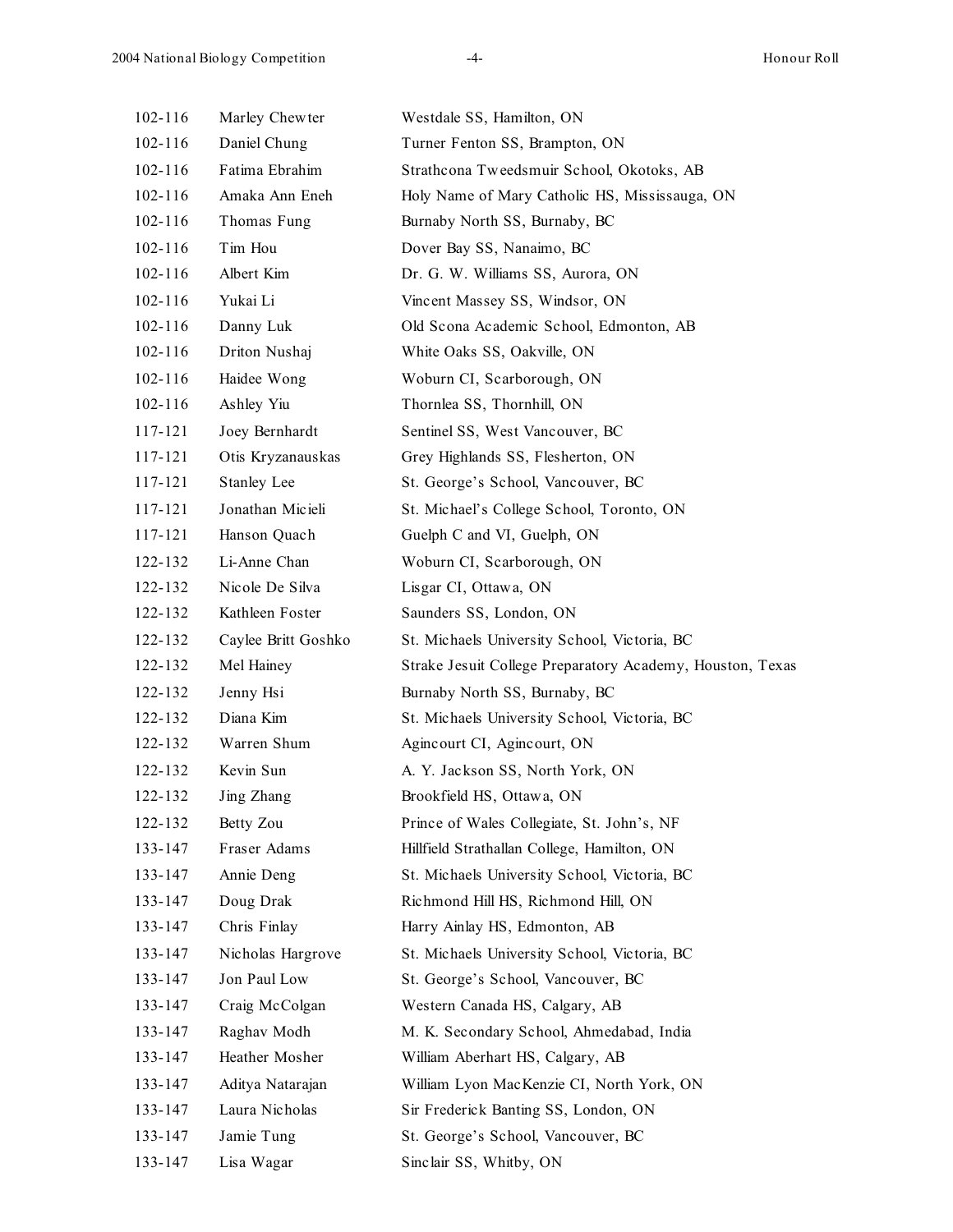133-147 Theresa Wee Mei Ying, Maktab Duli Pg Muda Al-Muhtadee Billah, Brunei Darussalam

| 133-147 | Carolyn Wong       | Dr. E. P. Scarlett HS, Calgary, AB                                          |
|---------|--------------------|-----------------------------------------------------------------------------|
| 148-169 | Ryan Austin        | Crescent School, Willowdale, ON                                             |
| 148-169 | Rahul Bhui         | Semiahmoo SS, Surrey, BC                                                    |
| 148-169 | Adrian Corscadden  | Brentwood College School, Mill Bay, BC                                      |
| 148-169 | Graeme Doodnaught  | Crescent School, Willowdale, ON                                             |
| 148-169 | Laura Flick        | Sir Frederick Banting SS, London, ON                                        |
| 148-169 | James Goettel      | Cardinal Carter SS, Leamington, ON                                          |
| 148-169 | Michael Ho         | Crescent School, Willowdale, ON                                             |
| 148-169 | Wayne Huang        | York Mills CI, North York, ON                                               |
| 148-169 | Lincoln Jiang      | St. Michaels University School, Victoria, BC                                |
| 148-169 | Stephanie Johnson  | Western Canada HS, Calgary, AB                                              |
| 148-169 | Doug Kehoe         | Perth and District CI, Perth, ON                                            |
| 148-169 | Kristen Krysko     | Cardinal Newman Catholic SS, Stoney Creek, ON                               |
| 148-169 | Martha Lednicky    | Old Scona Academic School, Edmonton, AB                                     |
| 148-169 | Nikhil Mehrotra    | Strathcona Tweedsmuir School, Okotoks, AB                                   |
| 148-169 | Michael Pace       | John F. Ross C and VI, Guelph, ON                                           |
| 148-169 | Chris Quan         | Crescent School, Willowdale, ON                                             |
| 148-169 | Sean Senthilnathan | Upper Canada College, Toronto, ON                                           |
| 148-169 | Gina Snelgrove     | Sardis SS, Sardis, BC                                                       |
| 148-169 | Sarah Sun          | Sir Winston Churchill HS, Calgary, AB                                       |
| 148-169 | Carly Wight        | Guelph C and VI, Guelph, ON                                                 |
| 148-169 | Savio Yu           | St. Francis Xavier SS, Mississauga, ON                                      |
| 148-169 | Jany Zhang         | Old Scona Academic School, Edmonton, AB                                     |
| 170-180 | Melissa Chow       | Dr. Norman Bethune CI, Scarborough, ON                                      |
| 170-180 | Jared Decker       | Dr. E. P. Scarlett HS, Calgary, AB                                          |
| 170-180 | Sui Gao            | Centennial C and VI, Guelph, ON                                             |
| 170-180 | Joyce Hui          | Markham DHS, Markham, ON                                                    |
| 170-180 | Han Sol Kang       | Old Scona Academic School, Edmonton, AB                                     |
| 170-180 | Jalal Moolji       | Strathcona Tweedsmuir School, Okotoks, AB                                   |
| 170-180 | Nicodemus Oey      | Ecole Secondaire Confederation, Welland, ON                                 |
| 170-180 | Archana Shah       | Albert Campbell CI, Scarborough, ON                                         |
| 170-180 | Theo Soong         | Crescent School, Willowdale, ON                                             |
| 170-180 | Jeffrey Tang       | St. John's-Ravenscourt School, Winnipeg, MB                                 |
| 170-180 | Kevin Yao          | Lorne Park SS, Mississauga, ON                                              |
| 181-198 | Lauren Archer      | Lakeshore Catholic HS, Port Colborne, ON                                    |
| 181-198 | Phil Bach          | Old Scona Academic School, Edmonton, AB                                     |
| 181-198 | Sarah Bourne       | Bell HS, Nepean, ON                                                         |
| 181-198 | Kevin Chen         | A. Y. Jackson SS, North York, ON                                            |
| 181-198 |                    | Yeo Chong Hsien, Maktab Sains Paduka Seri Begawan Sultan, Brunei Darussalem |
| 181-198 | Queenie Chow       | Don Mills CI, Don Mills, ON                                                 |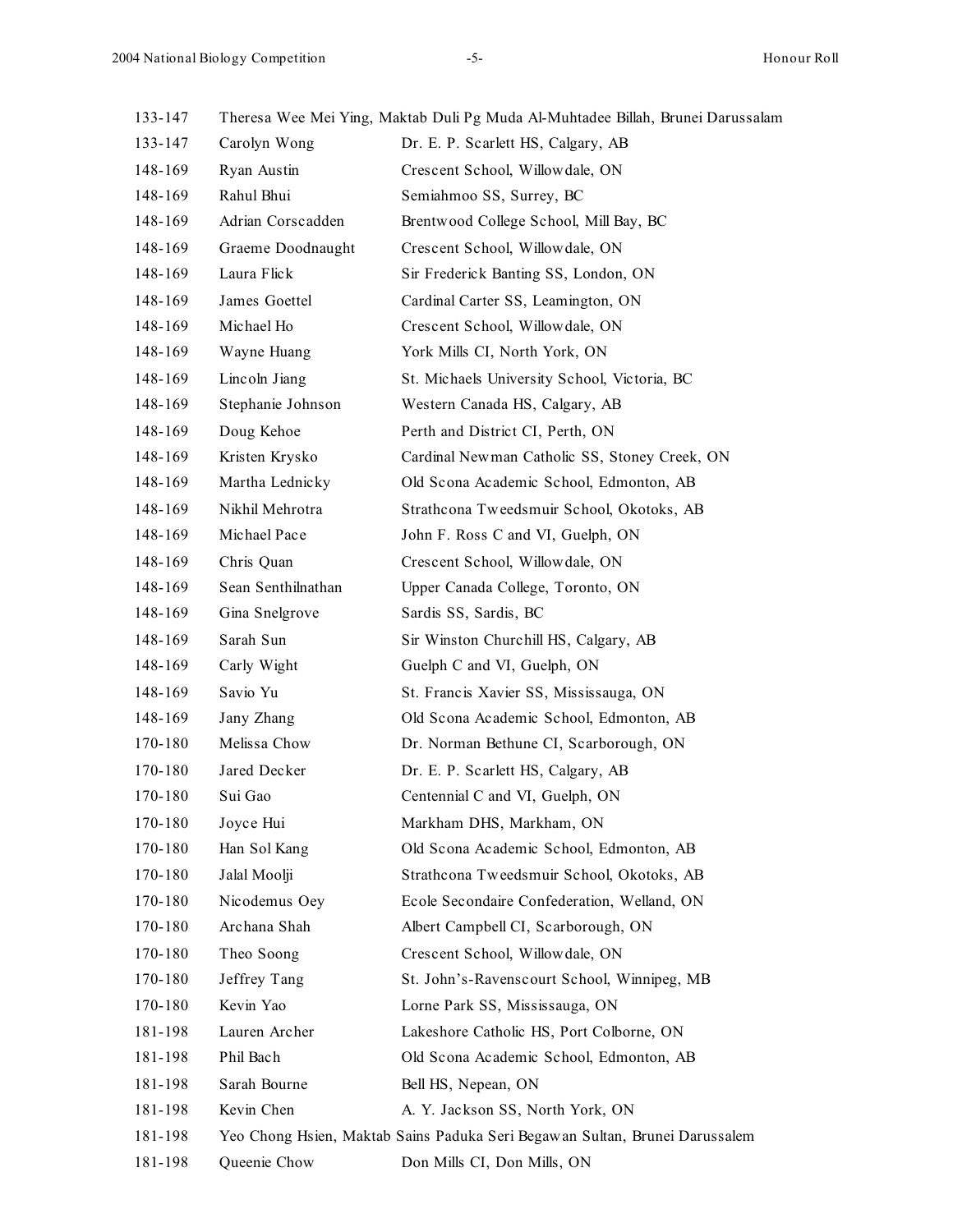| 181-198 | Mike Chudzinski      | Lorne Park SS, Mississauga, ON                         |
|---------|----------------------|--------------------------------------------------------|
| 181-198 | Roslyn Green         | Lord Elgin HS, Burlington, ON                          |
| 181-198 | Graham Jenner        | Ridley College, St. Catharines, ON                     |
| 181-198 | Justin Ketterer      | St. Thomas of Villanova SS, Lasalle, ON                |
| 181-198 | Michelle Kim         | Alexander MacKenzie HS, Richmond Hill, ON              |
| 181-198 | Michelle Kraus       | Hillfield Strathallan College, Hamilton, ON            |
| 181-198 | Jenny Lu             | William Lyon MacKenzie CI, North York, ON              |
| 181-198 | Michelle McCaffrey   | Bayview SS, Richmond Hill, ON                          |
| 181-198 | Leo Mui              | Dr. Norman Bethune CI, Scarborough, ON                 |
| 181-198 | Lynn Ossher          | Northern SS, Toronto, ON                               |
| 181-198 | Joanna Willms        | Northern SS, Toronto, ON                               |
| 181-198 | Richard Wong         | Western Canada HS, Calgary, AB                         |
| 199-214 | Daniel Abramowitz    | Vaughan SS, Thornhill, ON                              |
| 199-214 | Derek Chu            | Crescent School, Willowdale, ON                        |
| 199-214 | Camilla Chung        | York House School, Vancouver, BC                       |
| 199-214 | Jonathan Fridhandler | Western Canada HS, Calgary, AB                         |
| 199-214 | Jonathan Goldberg    | Community Hebrew Academy of Toronto, Richmond Hill, ON |
| 199-214 | Jennifer Gordon      | Oakwood CI, Toronto, ON                                |
| 199-214 | Jimmy Gu             | Rick Hansen SS, Mississauga, ON                        |
| 199-214 | Stephanie Gurski     | York House School, Vancouver, BC                       |
| 199-214 | Karen Ho             | Dr. G. W. Williams SS, Aurora, ON                      |
| 199-214 | Vicki Komisar        | Western Canada HS, Calgary, AB                         |
| 199-214 | Jordan Lapointe      | Cameron Heights CI, Kitchener, ON                      |
| 199-214 | Hongrui Liu          | Stephen Leacock CI, Scarborough, ON                    |
| 199-214 | Ana Nikolic          | Gordon Graydon Memorial SS, Mississauga, ON            |
| 199-214 | Yuen Lai Shek        | Richmond Hill HS, Richmond Hill, ON                    |
| 199-214 | Kelsey Stearns       | Rutland Senior SS, Kelowna, BC                         |
| 199-214 | Nick Sturgeon        | Bell HS, Nepean, ON                                    |
| 215-236 | Mike Ben-Ezra        | Sir Robert Borden HS, Nepean, ON                       |
| 215-236 | Joseph Del Paggio    | St. Patrick HS, Thunder Bay, ON                        |
| 215-236 | Celine Devins        | Timmins H and VS, Timmins, ON                          |
| 215-236 | Perrin Dunn          | William Aberhart HS, Calgary, AB                       |
| 215-236 | Nick Eaves           | Guelph C and VI, Guelph, ON                            |
| 215-236 | Andrew Gao           | Don Mills CI, Don Mills, ON                            |
| 215-236 | Rebecca Graham       | Yale SS, Abbotsford, BC                                |
| 215-236 | Zac Hudson           | Ridgemont HS, Ottawa, ON                               |
| 215-236 | Michael Jansz        | Thomas A Blakelock HS, Oakville, ON                    |
| 215-236 | Dylan Johnson        | Western Canada HS, Calgary, AB                         |
| 215-236 | Marc Napoleone       | Thornlea SS, Thornhill, ON                             |
| 215-236 | Richard Nesbitt      | The York School, Toronto, ON                           |
| 215-236 | Kam Parmar           | Timmins H and VS, Timmins, ON                          |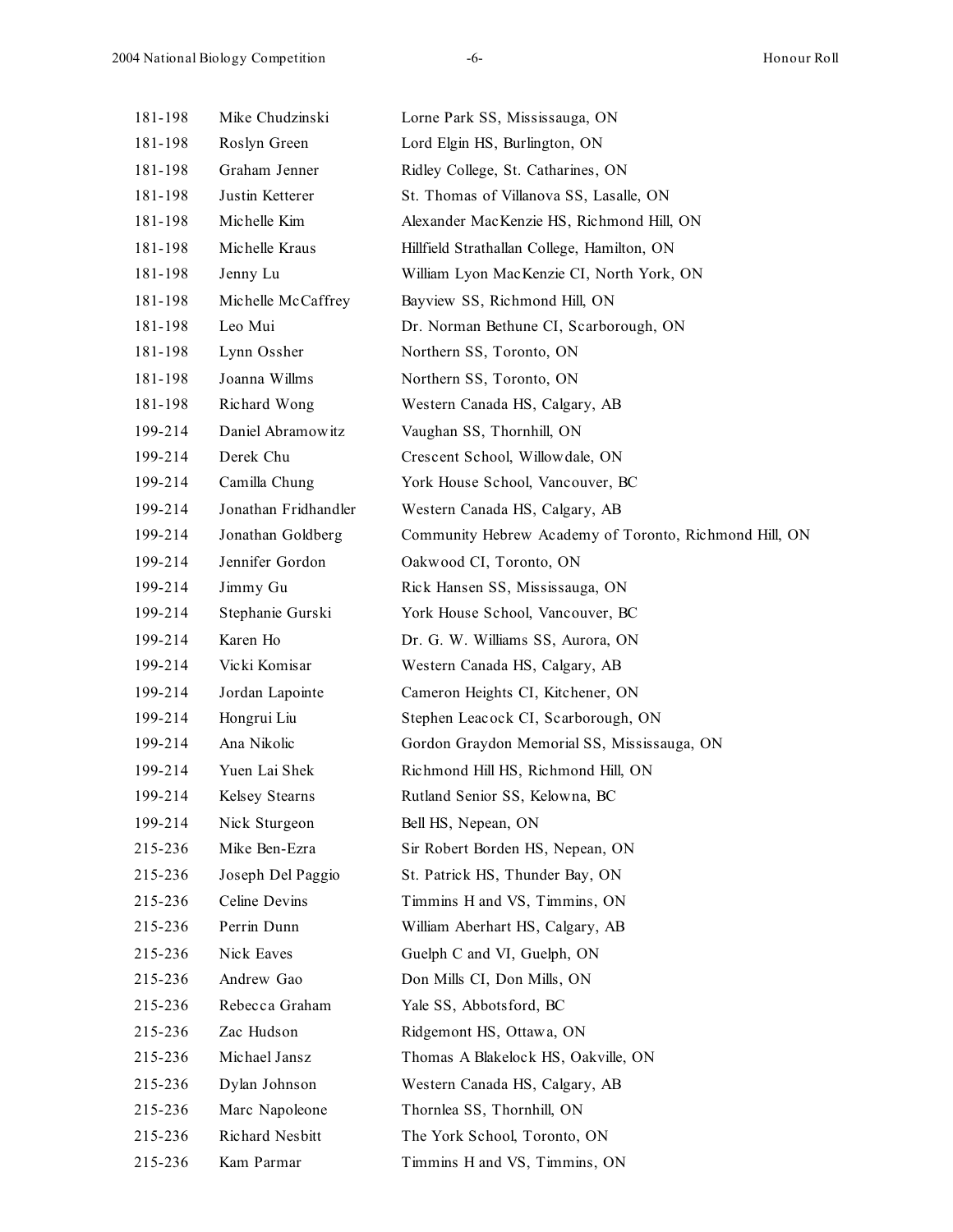| 215-236 | <b>Tyler Peikes</b>  | Community Hebrew Academy of Toronto, Downsview, ON    |
|---------|----------------------|-------------------------------------------------------|
| 215-236 | Andrew Peterson      | Centre Wellington DHS, Fergus, ON                     |
| 215-236 | Devon Radford        | Centennial C and VI, Guelph, ON                       |
| 215-236 | Rupert Strasser      | Loellen Park SS, Sudbury, ON                          |
| 215-236 | Marietta Tang        | York House School, Vancouver, BC                      |
| 215-236 | Karim Virani         | Dr. G. W. Williams SS, Aurora, ON                     |
| 215-236 | Soroush Vosoughi     | John F. Ross C and VI, Guelph, ON                     |
| 215-236 | Dominic Watson       | Ridley College, St. Catharines, ON                    |
| 215-236 | Chad Yacobucci       | Assumption Catholic SS, Burlington, ON                |
| 237-251 | Manyi Badhwar        | Stephen Leacock CI, Scarborough, ON                   |
| 237-251 | Kingsley Chak        | Thornlea SS, Thornhill, ON                            |
| 237-251 | Ying Ming Chen       | William Lyon MacKenzie CI, North York, ON             |
| 237-251 | George Chung         | Port Moody SS, Port Moody, BC                         |
| 237-251 | Laura Heaphy         | Havergal College, Toronto, ON                         |
| 237-251 | Sue Jin Kim          | Richview CI, Etobicoke, ON                            |
| 237-251 | Jeanne Lichterman    | Academy for Gifted Children - PACE, Richmond Hill, ON |
| 237-251 | Dorothy Maguire      | Etobicoke School of the Arts, Etobicoke, ON           |
| 237-251 | Kevin McAvoy         | Lakeshore Catholic HS, Port Colborne, ON              |
| 237-251 | Karen Mok            | Dr. Norman Bethune CI, Scarborough, ON                |
| 237-251 | Priyanka Mysore      | St. John's-Ravenscourt School, Winnipeg, MB           |
| 237-251 | Andrew Peacock       | St. George's School, Vancouver, BC                    |
| 237-251 | Scott Reine          | Bishop Grandin HS, Calgary, AB                        |
| 237-251 | Thuwaragan Sritharan | Woburn CI, Scarborough, ON                            |
| 237-251 | Jacky Wang           | Markville SS, Markham, ON                             |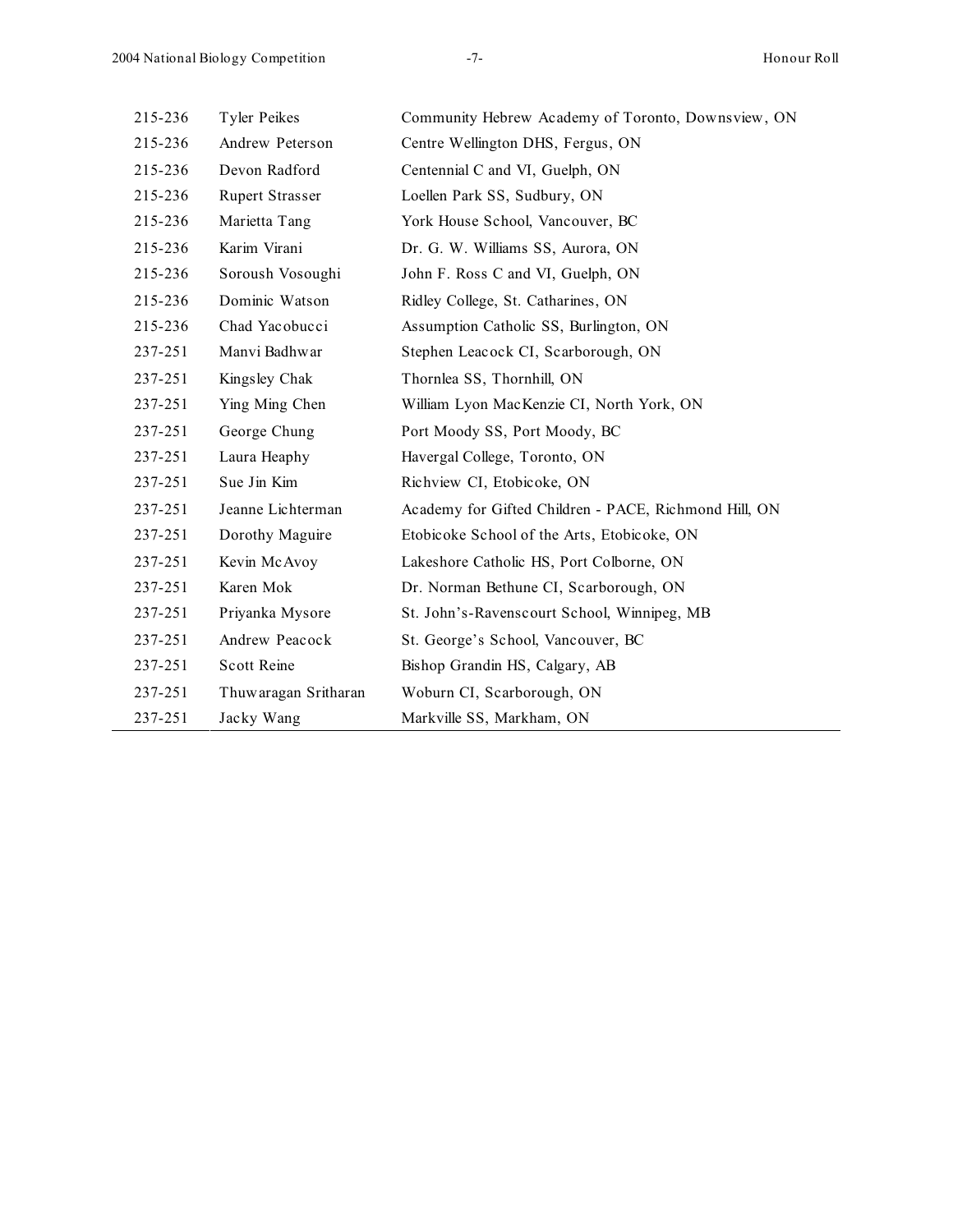# University of Toronto 2004 National Biology Competition

# TOP 75 SCHOOLS

A team score is calculated as the sum of the scores of the top five eligible contestants in a school. Of 446 participating schools, there were 372 teams. The top 75 schools are listed below. Team scores are given for the top 10 teams only. Tied teams are listed in alphabetical order.

| Rank           | School                                      | Location           | Team Score |
|----------------|---------------------------------------------|--------------------|------------|
| $\mathbf{1}$   | St. George's School                         | Vancouver, BC      | 180.3      |
| $\overline{2}$ | <b>Crescent School</b>                      | Willowdale, ON     | 172.7      |
| 3              | Harry Ainlay High School                    | Edmonton, AB       | 172.3      |
| 4              | Sentinel Secondary School                   | West Vancouver, BC | 171.0      |
| 5              | University of Toronto Schools               | Toronto, ON        | 163.7      |
| 6              | Strathcona Tweedsmuir School                | Okotoks, AB        | 161.7      |
| 7              | Old Scona Academic School                   | Edmonton, AB       | 161.0      |
| 8              | William Lyon MacKenzie Collegiate Institute | North York, ON     | 158.7      |
| 9              | Lisgar Collegiate Institute                 | Ottawa, ON         | 158.3      |
| $10 - 11$      | Upper Canada College                        | Toronto, ON        | 157.7      |
| $10 - 11$      | Western Canada High School                  | Calgary, AB        | 157.7      |
| 12             | McNally High School                         | Edmonton, AB       |            |
| $13 - 14$      | Rutland Senior Secondary School             | Kelowna, BC        |            |
| $13 - 14$      | St. Michaels University School              | Victoria, BC       |            |
| 15             | St. John's-Ravenscourt School               | Winnipeg, MB       |            |
| 16             | Vincent Massey Secondary School             | Windsor, ON        |            |
| 17             | Bell High School                            | Nepean, ON         |            |
| 18             | Winston Churchill High School               | Lethbridge, AB     |            |
| 19             | Markville Secondary School                  | Markham, ON        |            |
| 20             | Port Moody Secondary School                 | Port Moody, BC     |            |
| $21 - 22$      | A. Y. Jackson Secondary School              | North York, ON     |            |
| $21 - 22$      | St. Francis High School                     | Calgary, AB        |            |
| $23 - 24$      | Richmond Hill High School                   | Richmond Hill, ON  |            |
| $23 - 24$      | Strake Jesuit College Preparatory Academy   | Houston, Texas     |            |
| $25 - 26$      | Guelph Collegiate and Vocational Institute  | Guelph, ON         |            |
| $25 - 26$      | Havergal College                            | Toronto, ON        |            |
| 27             | Thornhill Secondary School                  | Thornhill, ON      |            |
| 28             | Woburn Collegiate Institute                 | Scarborough, ON    |            |
| 29             | <b>Glenforest Secondary School</b>          | Mississauga, ON    |            |
| 30             | Lord Elgin High School                      | Burlington, ON     |            |
| 31             | Albert Campbell Collegiate Institute        | Scarborough, ON    |            |
| 32-33          | Dr. Norman Bethune Collegiate Institute     | Scarborough, ON    |            |